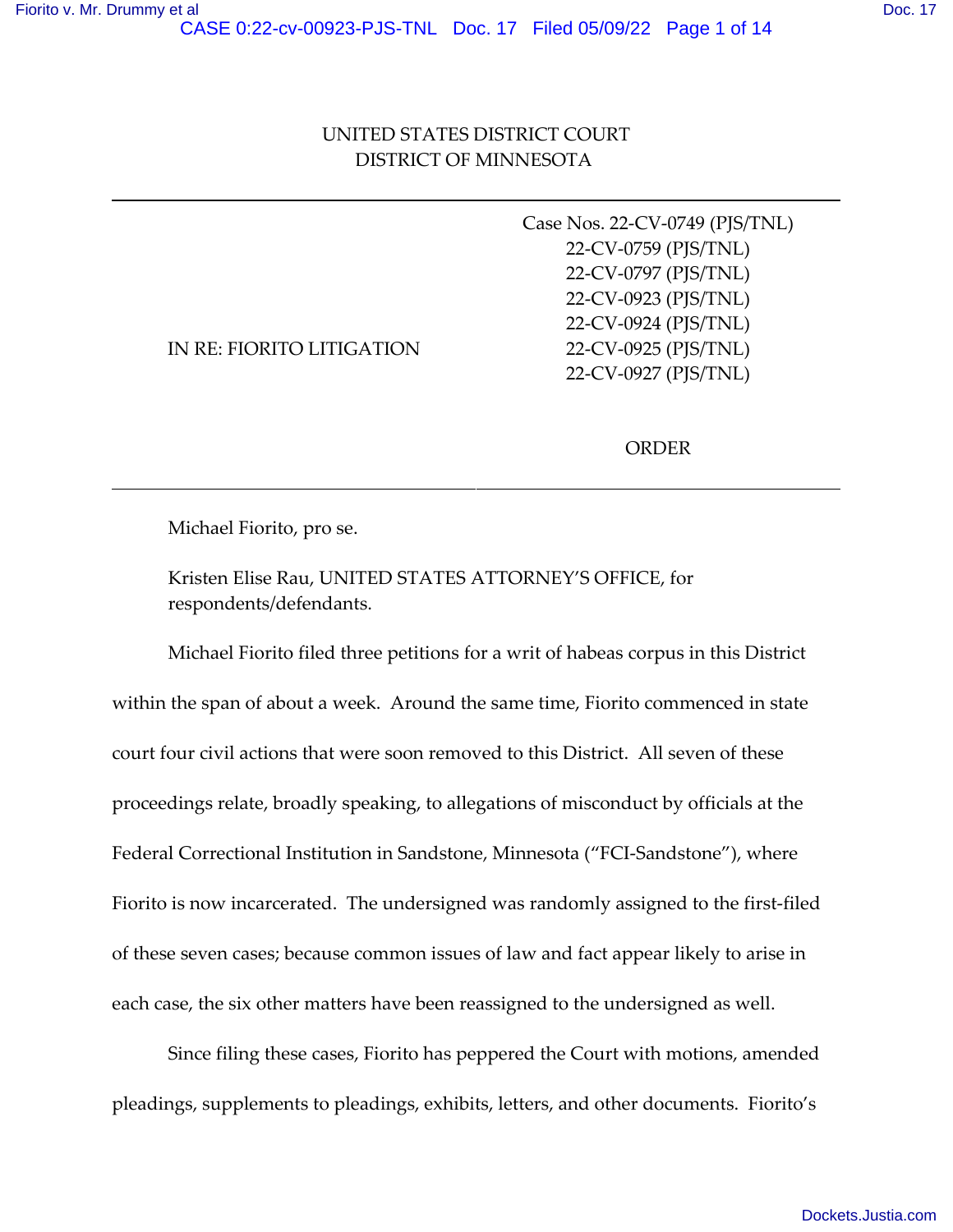### CASE 0:22-cv-00923-PJS-TNL Doc. 17 Filed 05/09/22 Page 2 of 14

vexatiousness is entirely counterproductive. Even if one or more of Fiorito's claims is meritorious, he will not be entitled to any relief, including preliminary injunctive relief, until the opposing parties have had an adequate opportunity to respond to his claims and arguments. And the opposing parties cannot be expected to respond to Fiorito's claims and arguments when those claims and arguments are constantly being changed.

There is very little reason to believe that Fiorito will voluntarily stop filing documents in these matters and thereby provide the opposing parties with a fair opportunity to respond to the documents he has already filed. Fiorito has filed dozens of (unsuccessful) lawsuits during his time in prison, and he has a long history of overwhelming courts with filings. *See United States v. Fiorito*, No. 07‐CR‐0212, ECF No. 535, at 2 & n.1 (D. Minn. Sept. 6, 2013) (noting "Fiorito's proclivity for overwhelming the Court with filings" that turned his motion under 28 U.S.C. § 2255 into a "constantly moving target"); *Fiorito v. Samuels*, No. 16‐1064, 2018 WL 11307319, at \*9 (C.D. Ill. Apr. 16, 2018) (noting Fiorito's "conduct and repetitive filings ignoring court orders"). Accordingly, the Court will impose a stay in these matters until July 19, 2022—the date on which the defendants to the civil actions have already been ordered to file an answer or a motion to dismiss in those cases. Any motion or other request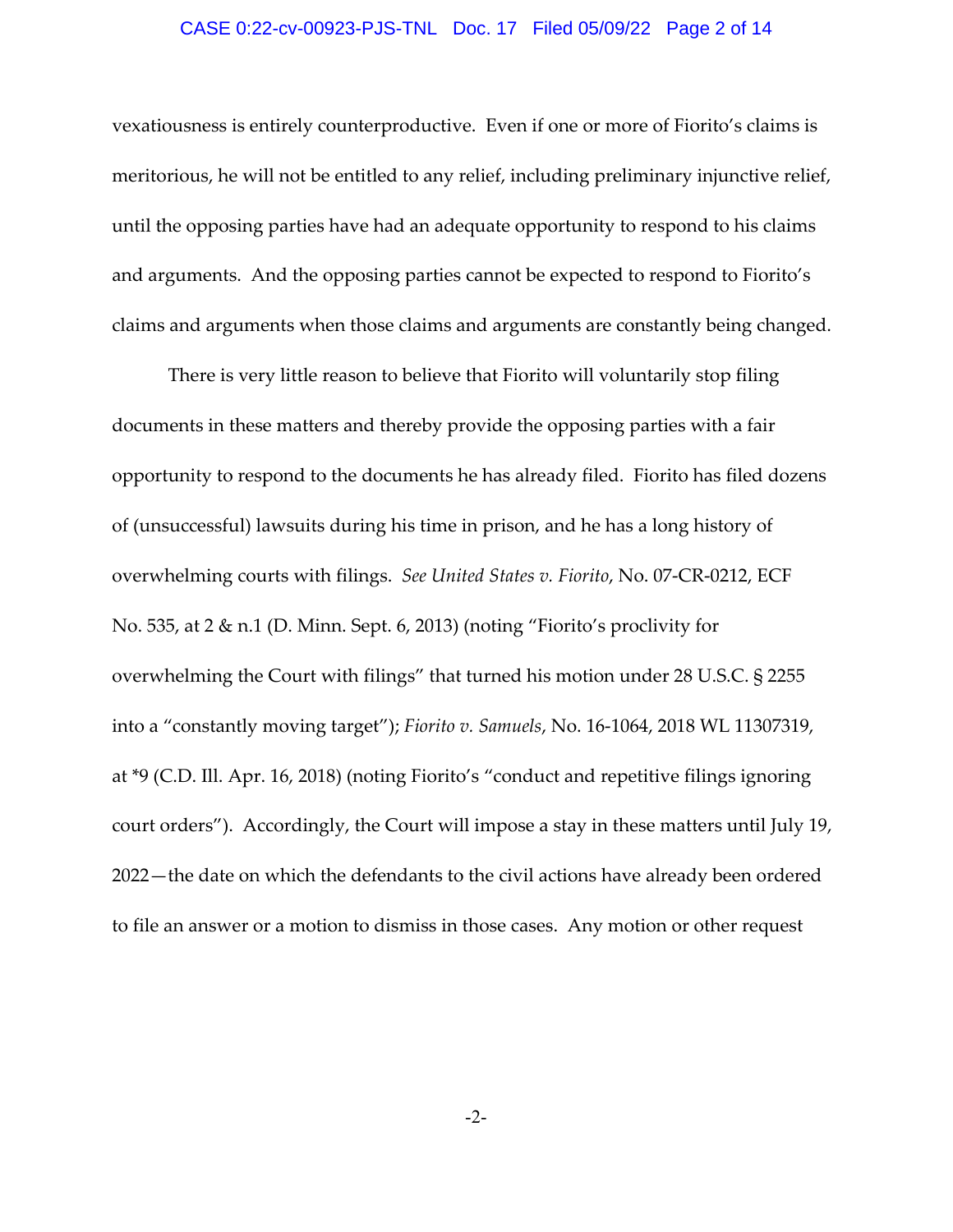### CASE 0:22-cv-00923-PJS-TNL Doc. 17 Filed 05/09/22 Page 3 of 14

filed by any party in those matters during the stay period without advance permission of the Court will be summarily denied without comment.<sup>1</sup>

In the meantime, the Court will tie up some loose ends in these seven actions:

*A. Fiorito v. Fikes, No. 22‐CV‐0749 (PJS/TNL)*

Fiorito has applied for *in forma pauperis* ("IFP") status in each of the three habeas actions now before the Court, including this matter. *See* ECF No. 4. The Court has no reason to doubt that Fiorito qualifies financially for IFP status. Accordingly, the IFP applications will be granted. Fiorito's motion in this matter to "adopt" the IFP application filed by him in another habeas case brought in this District (unrelated to the seven cases now before the Court) will be denied as moot, as the IFP applications submitted by Fiorito now pending before the Court independently establish his financial eligibility for IFP status. *See* ECF No. 5.

Respondents will be directed to file an answer to the three habeas petitions filed by Fiorito now pending before the Court, including the petition commencing this matter. That response will be due on July 19, 2022—that is, the same date on which the answer or motion to dismiss of defendants is due in the four civil actions. Fiorito will

<sup>&</sup>lt;sup>1</sup>Similarly, any new action filed by Fiorito related to the actions now before the Court will be stayed or, if appropriate, summarily dismissed as duplicative and therefore frivolous. The Court warns Fiorito that, should he persist in his vexatious conduct, the Court will impose appropriate restrictions—including, if necessary, an outright ban on filing new lawsuits. *See In re Tyler*, 839 F.2d 1290, 1293‐95 (8th Cir. 1988). A second warning will not be given.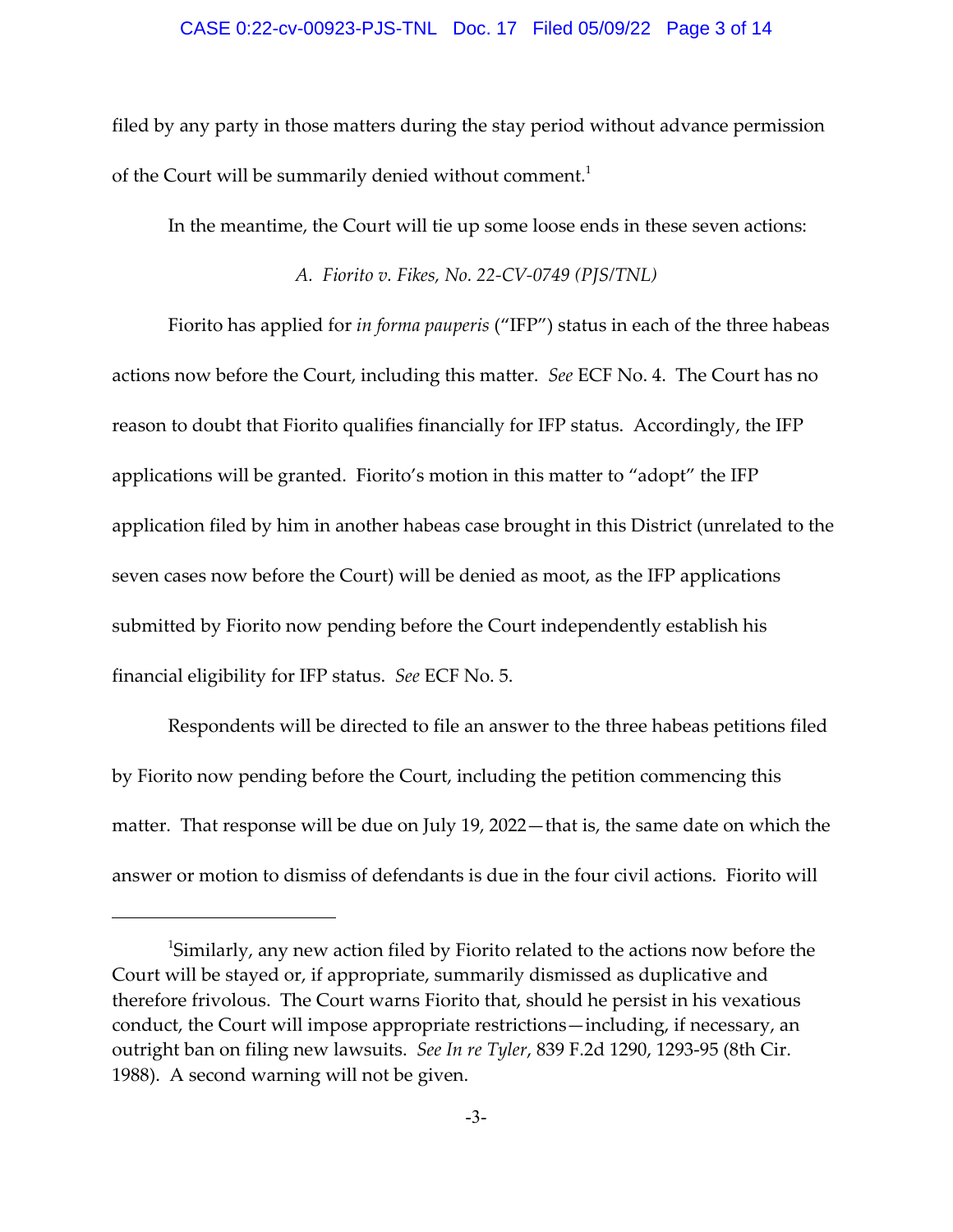#### CASE 0:22-cv-00923-PJS-TNL Doc. 17 Filed 05/09/22 Page 4 of 14

be afforded another 21 days—that is, until August 9, 2022—in which to file a reply to the answer. In other words, each of these seven cases will share deadlines that apply to all motions and briefs. *See* D. Minn. L.R. 7.1(c).

To the extent possible, the parties should not duplicate arguments within this litigation. This Court believes that each of the arguments presented by Fiorito in his habeas petitions likely can be addressed by the opposing parties in a single answer, while each of the claims presented by Fiorito in the civil actions likely can be addressed in a single motion to dismiss or responsive pleading. Fiorito, in turn, will be permitted to file only a single document in response to each answer or motion to dismiss submitted by the opposing parties. $^2$  Any arguments presented by Fiorito in response to the opposing parties outside of the permitted documents will not be considered by the Court.

### *B. Fiorito v. June, No. 22‐CV‐0759 (PJS/TNL)*

Three motions of Fiorito remain pending in this matter at this time. All three motions will be addressed briefly:

 $^2$ For example, if the opposing parties file a single answer to Fiorito's habeas petitions and a single motion to dismiss with respect to each of Fiorito's civil actions, then Fiorito will be permitted to file two responsive documents—one with respect to the answer to the habeas petitions, and a second with respect to the motion to dismiss the civil actions.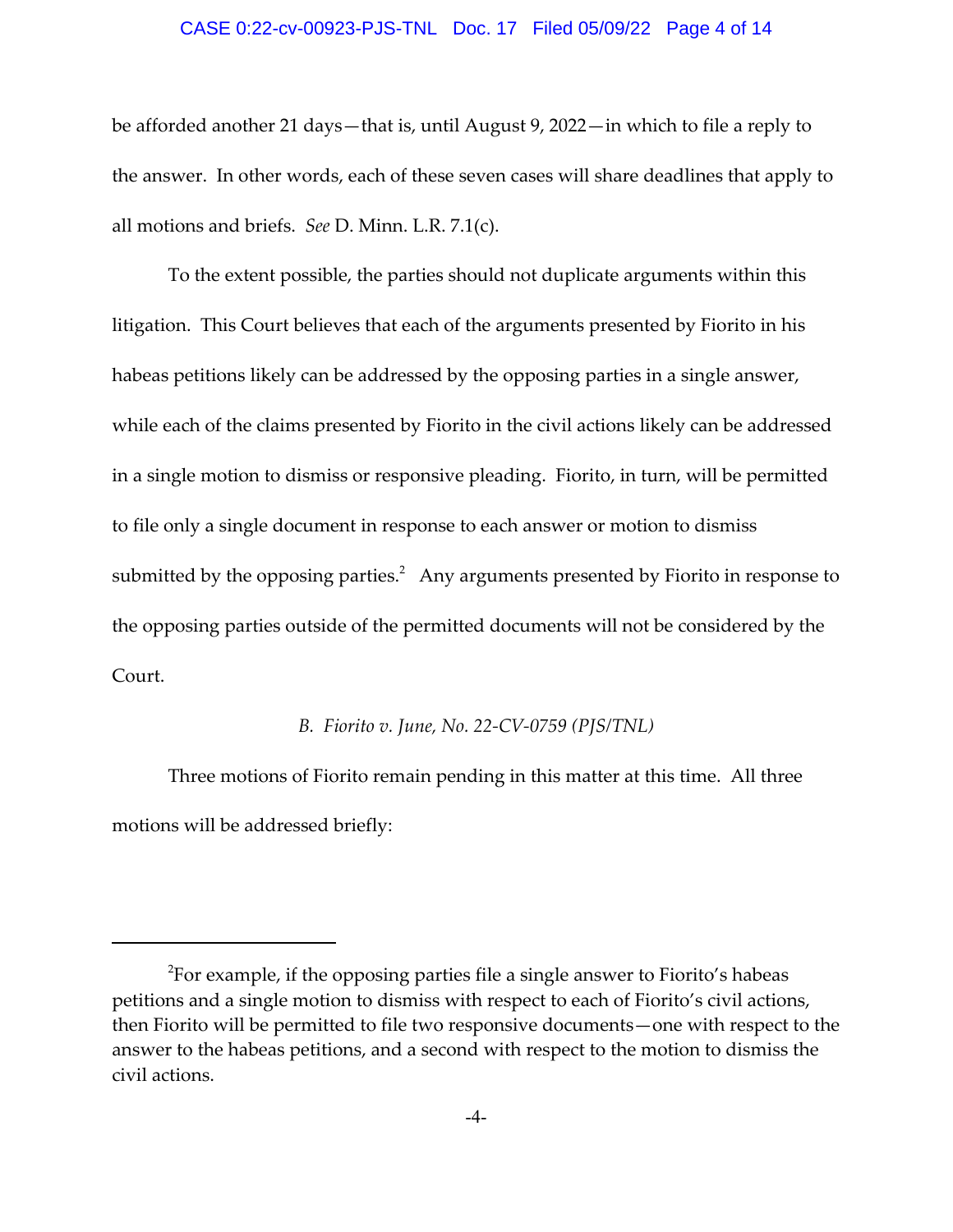# CASE 0:22-cv-00923-PJS-TNL Doc. 17 Filed 05/09/22 Page 5 of 14

First, Fiorito has applied for IFP status in this matter. *See* ECF No. 2. That IFP application will be granted.

Second, Fiorito has filed a motion to supplement his habeas petition. *See* ECF No. 13. That motion will be denied. To begin, the Local Rules of this District generally prohibit amendment by supplement, see D. Minn. L.R. 15.1(a), and an exception will not be made for Fiorito. But apart from this problem, Fiorito's "motion to supplement" is not truly a motion; it is a response to a prior order to show cause why his habeas petition should not be dismissed for failure to exhaust administrative remedies. Because Fiorito was directed by the Court to provide an explanation regarding exhaustion, he need not move to have that explanation considered, and his motion is therefore unnecessary.

Third, Fiorito has filed an ex parte motion for leave to file an attachment under seal. *See* ECF No. 8. That motion will remain pending at this time.

### *C. Fiorito v. Thomas, No. 22‐CV‐0797 (PJS/TNL)*

Fiorito will again be granted IFP status in this third habeas proceeding. *See* ECF Nos. 8 & 9. Fiorito's motion to compel [ECF No. 11]—which seeks relief (access to legal materials allegedly necessary for prosecuting yet another lawsuit brought by Fiorito elsewhere) that is unrelated to the relief sought in the habeas petition that commenced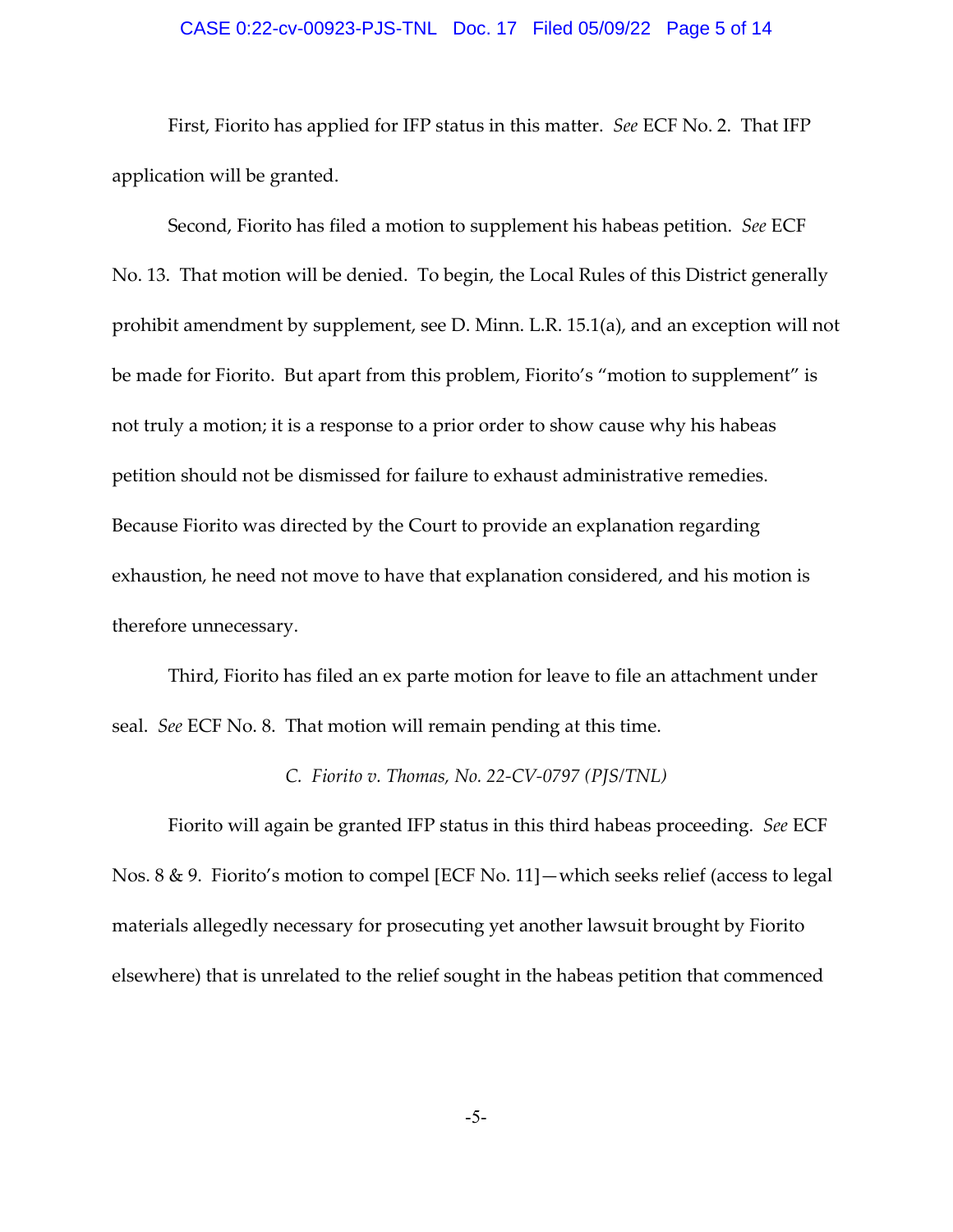### CASE 0:22-cv-00923-PJS-TNL Doc. 17 Filed 05/09/22 Page 6 of 14

this action (the amendment of Fiorito's restitution payment installments)—will be denied.

# *D. Fiorito v. Drummy, No. 22‐CV‐0923 (PJS/TNL)*

Fiorito has filed three motions in this civil action: (1) a motion to remand this matter to state court; (2) a "motion to enforce default"; and (3) a motion to dismiss for lack of jurisdiction. All three will be denied.

The motion to remand is frivolous. Fiorito argues that the notice of removal in this matter was not timely filed, but by his own reckoning, defendants had 30 days in which to remove this case, and the notice of removal was filed on Day 30.<sup>3</sup> See 28 U.S.C. § 1446(b). Fiorito also objects that each of the defendants has not joined in or offered affirmative assent to the notice of removal, but this is a requirement only of cases removed pursuant to 28 U.S.C. § 1441(a). *See* 28 U.S.C. § 1446(b)(2)(A). This action was removed by a federal employee pursuant to 28 U.S.C. § 1442(a), and the unanimous‐ consent requirement of  $\S 1446(b)(2)(A)$  therefore does not apply. Finally, Fiorito contends that this action has not been properly removed because the notice of removal was not accompanied by the required filing fee or application to proceed IFP. *See* 28 U.S.C. § 1914 (setting filing fees). The timeliness of a notice of removal is established by

 ${}^{3}$ Fiorito argues, alternatively, that the removing defendant should be deemed to have been served with the complaint on the date that officials of the Bureau of Prisons other than the defendant learned that Fiorito would be filing this lawsuit in state court. This argument is both factually and legally unsupported.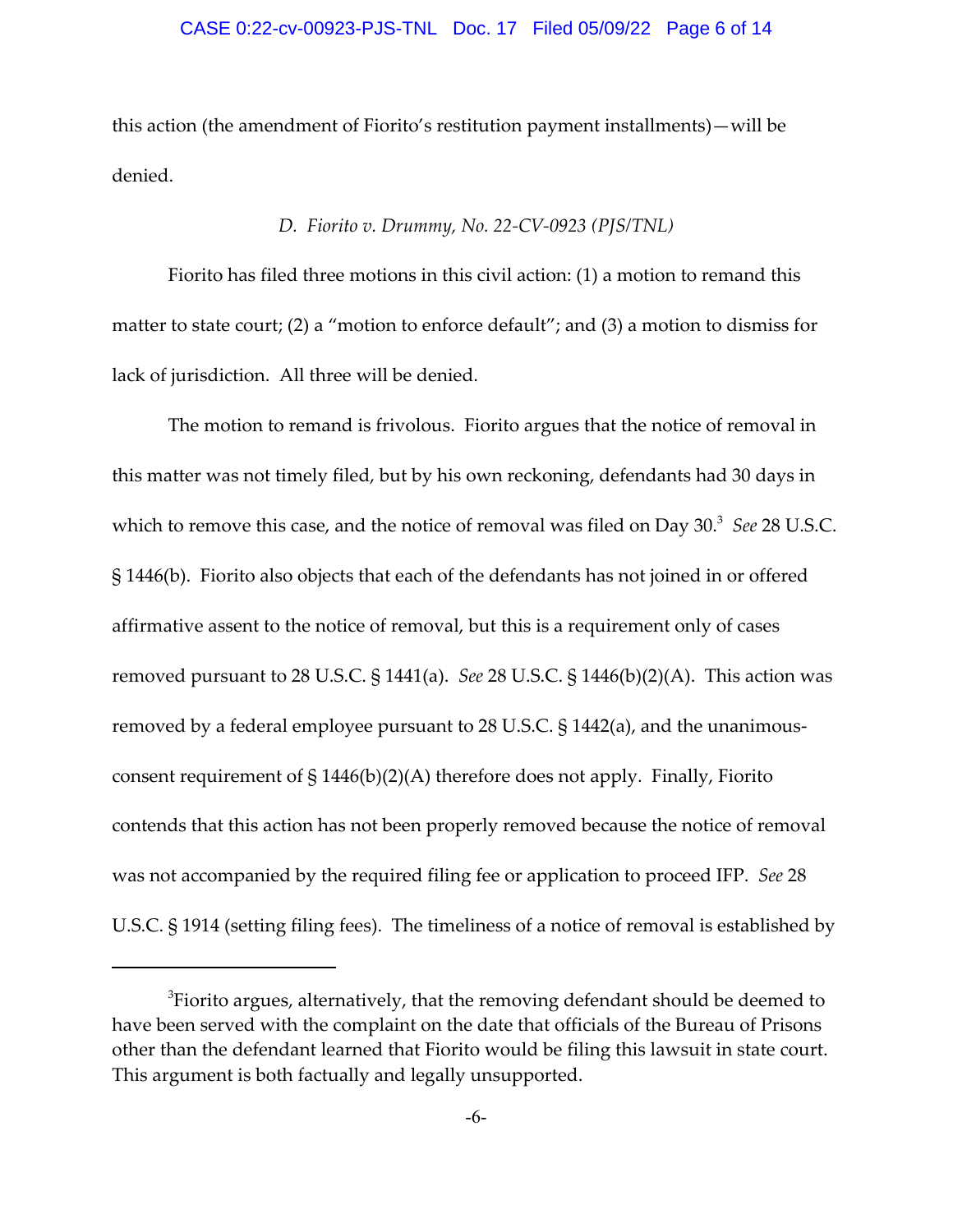### CASE 0:22-cv-00923-PJS-TNL Doc. 17 Filed 05/09/22 Page 7 of 14

the date on which that document is filed. *See* 28 U.S.C. § 1446(b)(1). Nothing in § 1914 prevents litigants from filing documents prior to payment of the filing fee or applying for IFP status, and this District's Local Rules contemplate that litigation may be commenced prior to the litigant's payment of the filing fee or application for IFP status. *See* D. Minn. L.R. 4.2(b). Whatever the consequences of the removing defendant's failure to pay the appropriate filing fee upon filing the notice of removal, those consequences do not include a declaration that the notice of removal was never "filed" in the first place. This lawsuit will remain in federal court.

Fiorito's remaining motions in this matter relate to his motion for remand. In his "motion to enforce default" [ECF No. 11], Fiorito insists that this lawsuit should not have been removed; that, had the lawsuit not been removed, the defendants would now be in default as a matter of state law; and that, accordingly, this Court should now enter a default judgment (or transfer this matter to state court for default judgment to be entered there). But as explained above, this matter was properly removed to this District. Fiorito's motion therefore fails at the first step.

Similarly, Fiorito requests that the Court dismiss this matter for lack of jurisdiction because, he argues once more, the notice of removal was ineffective. As a practical matter, this argument is perplexing. Regardless of whether the Court has jurisdiction over this case, nothing is now preventing Fiorito from filing a notice of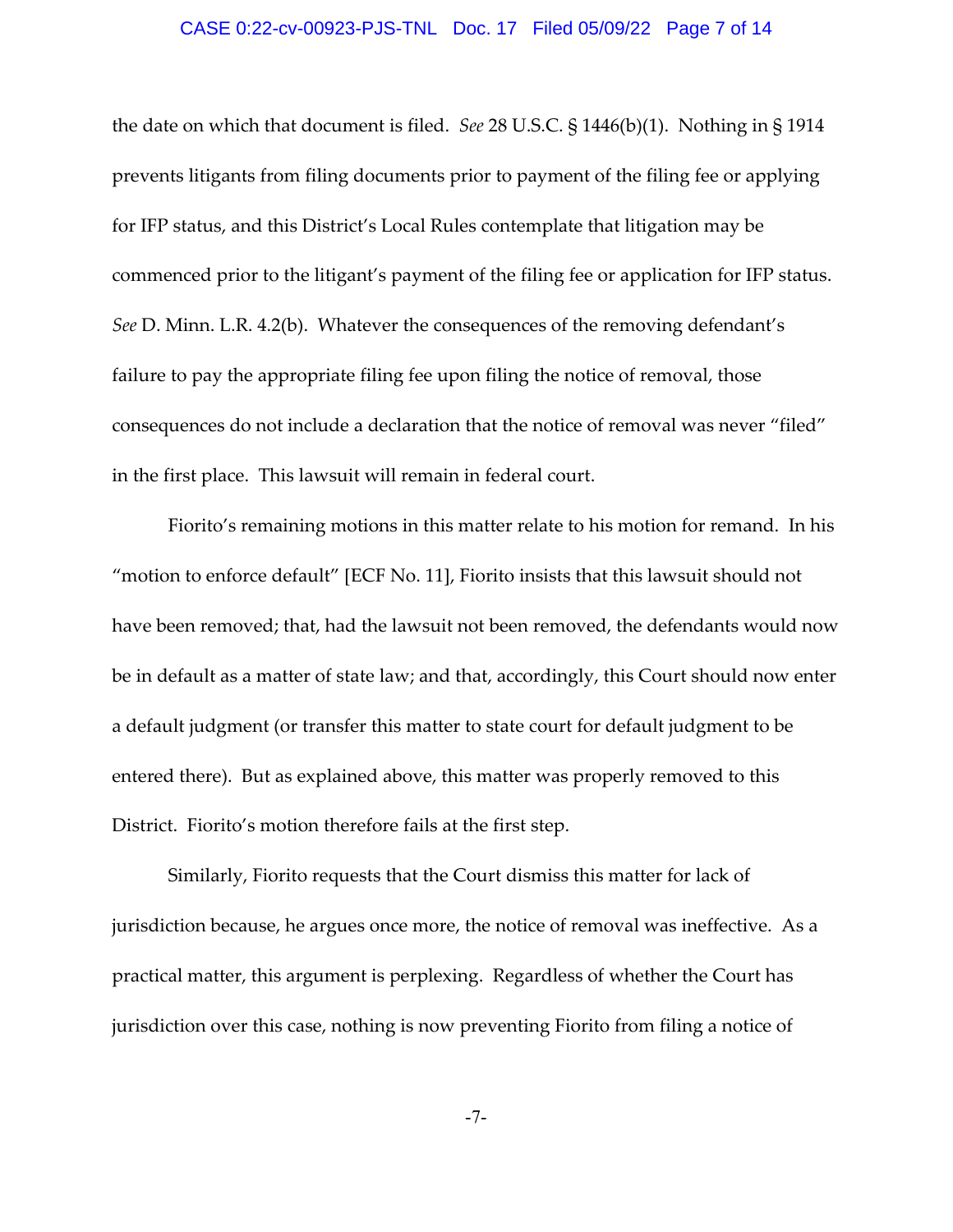#### CASE 0:22-cv-00923-PJS-TNL Doc. 17 Filed 05/09/22 Page 8 of 14

voluntary dismissal if he does not intend to litigate this matter in federal court. *See* Fed. R. Civ. P. 41(a). But in any event, the Court has jurisdiction over the claims raised in Fiorito's complaint, *see* 28 U.S.C. § 1331, and the notice of removal was effective in relocating those claims from state to federal court. All three of Fiorito's pending motions in this matter will therefore be denied.

Defendants have also filed a motion in each of the four civil actions removed to federal court asking that Fiorito be made to pay the removal fee for these matters. $^4\,$  The Prison Litigation Reform Act ("PLRA") requires that prisoners bringing a civil action or appeal in federal court be made responsible for the cost of the filing fees for initiating that civil action or appeal, regardless of whether the prisoner qualifies financially for IFP status. *See* 28 U.S.C. § 1915(a)(2), (b). But all four of the civil actions now before the Court were brought by Fiorito in state court, not in federal court. Nothing in the PLRA requires prisoners to pay the filing fees established by the state courts for the filing of civil actions in those venues. *Cf. Woodson v. McCollum*, 875 F.3d 1304, 1306‐07 (10th Cir. 2017). Nor does the PLRA force prisoners to bear the cost of a defendant's decision to relocate litigation from state to federal court. It was defendants, not Fiorito, who opted to litigate the four non-habeas civil matters in federal court. Defendants were within

<sup>&</sup>lt;sup>4</sup>Defendants also requested as part of that motion that they be afforded additional time in which to respond to the complaints. That aspect of the motion has already been granted.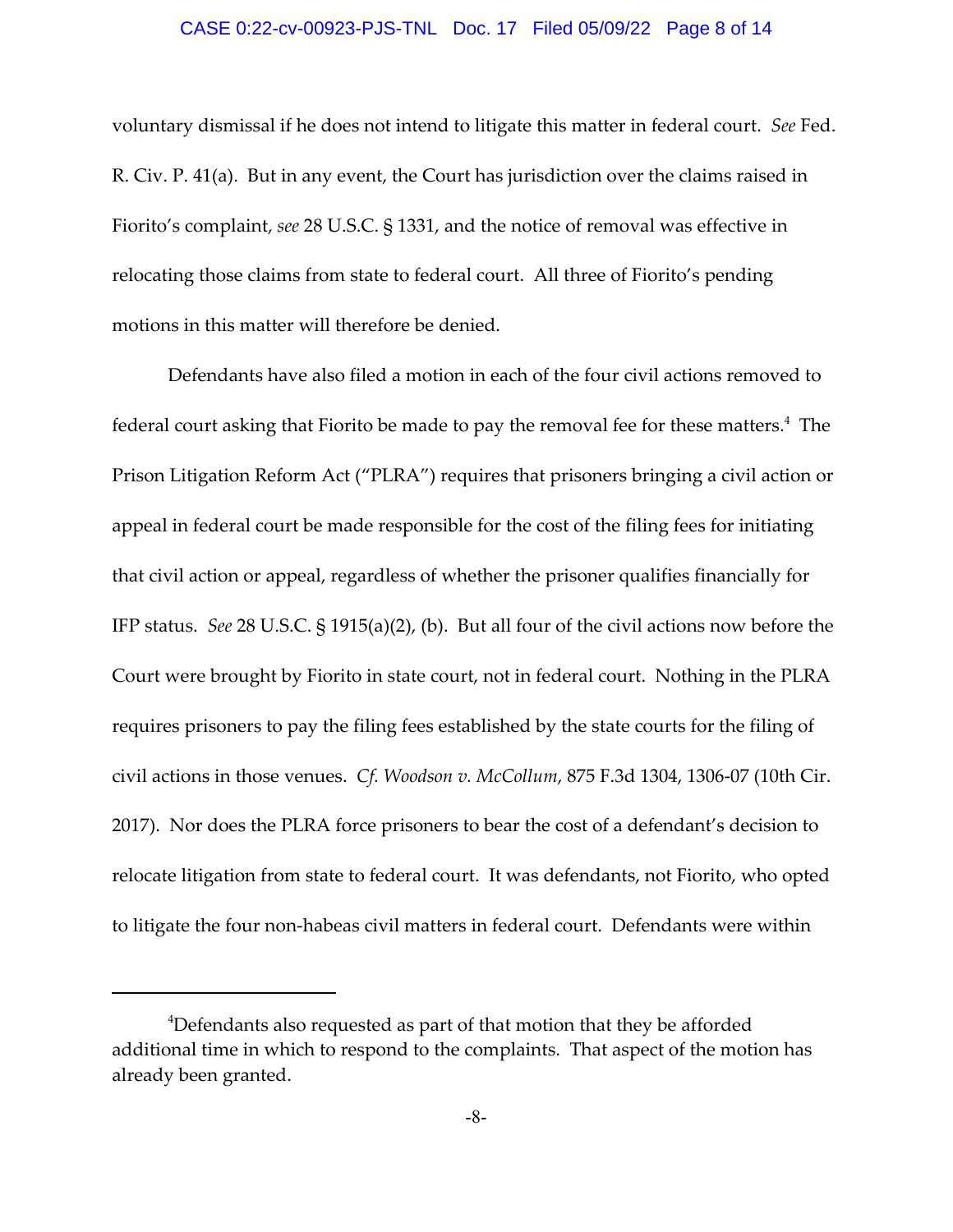### CASE 0:22-cv-00923-PJS-TNL Doc. 17 Filed 05/09/22 Page 9 of 14

their rights to make that decision, but by the same token, it is defendants who are responsible for the costs of that decision, not Fiorito. *See id.* Defendants therefore remain responsible for the removal fees in each of these four cases, and their motions to impose the removal fees upon Fiorito will be denied.

### *E. Fiorito v. Lilo, No. 22‐CV‐0924 (PJS/TNL)*

Fiorito has filed two motions for a preliminary injunction in this matter. *See* ECF Nos. 13 & 14. Defendants are directed to respond to these motions by no later than July 19, 2022. The response to these motions for preliminary injunctive relief may be incorporated into defendants' responses to Fiorito's pleadings more broadly, if appropriate.

The Court will not, however, expedite consideration of Fiorito's motions for injunctive relief. As an initial matter, the Court doubts the urgency of the relief sought by Fiorito.<sup>5</sup> Leaving that aside, much of the delay necessary in adjudicating the requests for injunctive relief is due to Fiorito's own conduct within this litigation, as outlined above. Fiorito cannot, on the one hand, seek to amend his claims and arguments on a

 $^5$ For example, Fiorito makes much of the allegation that he cannot accrue certain credits towards his release while he is detained in the special housing unit of FCI‐ Sandstone. Fiorito is not scheduled for release until 2026. If Fiorito is entitled to restoration of credits towards his sentence, then this Court has *years* to order that restoration.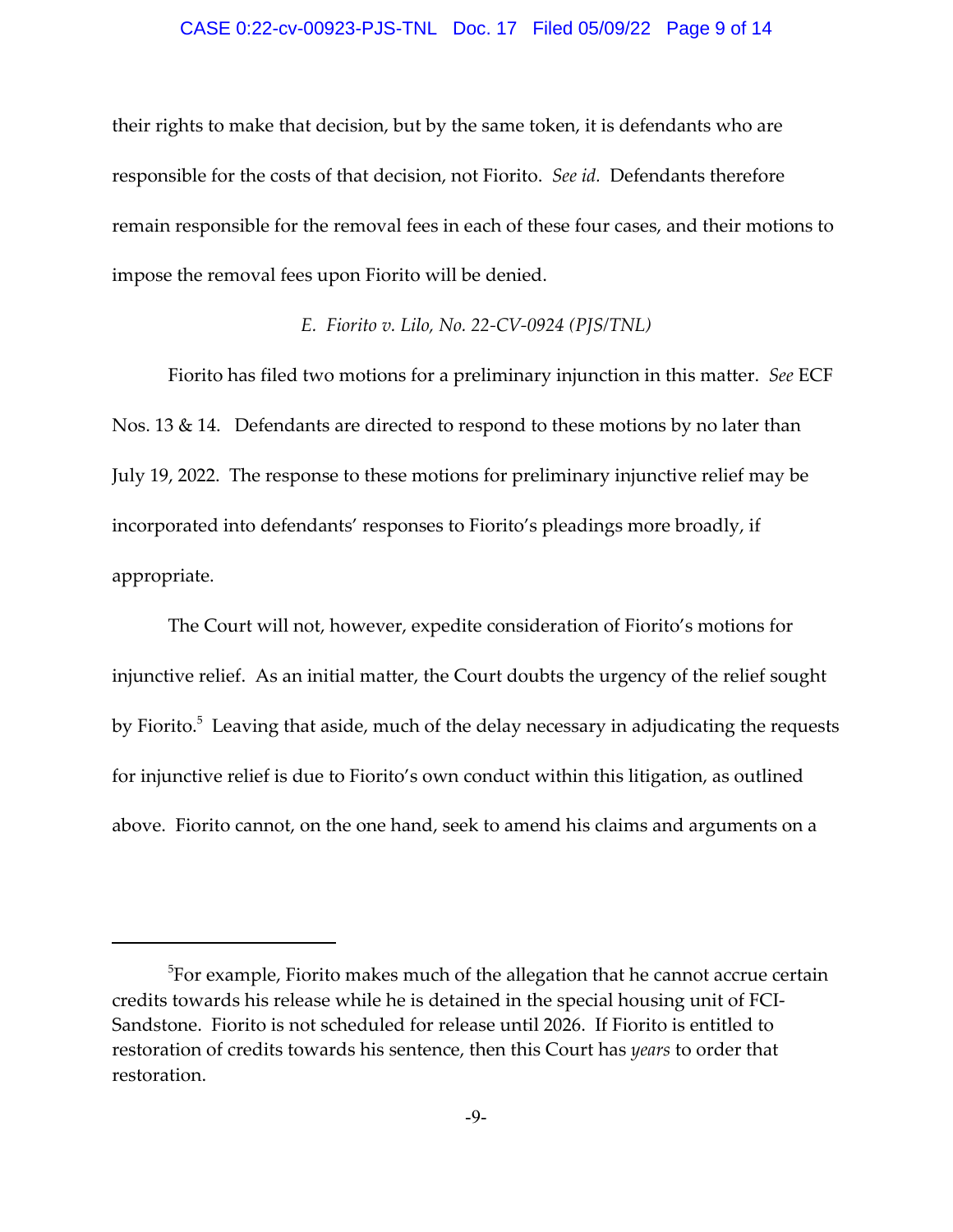### CASE 0:22-cv-00923-PJS-TNL Doc. 17 Filed 05/09/22 Page 10 of 14

near‐daily basis and then, on the other hand, reasonably complain that the adjudication of those claims and arguments is happening too slowly.

## *F. Fiorito v. Lilo, No. 22‐CV‐0925 (PJS/TNL)*

Only the motion of defendants to shift the removal fee pursuant to the PLRA remains pending in this matter. For the reasons explained above, that motion is denied.

That said, although each of the actions filed by Fiorito is similar in many respects to the others, this action appears to be entirely duplicative of the action filed by Fiorito assigned to Case No. 22‐CV‐0924 (PJS/TNL)—so much so that it is not clear to the Court that Fiorito intended to file two separate lawsuits. Accordingly, defendants will not be required to pay the removal fee for this matter until June 1, 2022. If Fiorito did not intend to file this action separate from the action assigned to Case No. 22‐CV‐0924, then he may file a notice of voluntary dismissal in this matter, notwithstanding the Court's entry of a stay. If Fiorito does not file a notice of voluntary dismissal by June 1, 2022, then defendants will be required to pay the removal fee for this matter. Fiorito is warned, however, that continuing to pursue duplicative lawsuits may subject him to monetary or other sanctions.

# *G. Fiorito v. Kensy, No. 22‐CV‐0927 (PJS/TNL)*

Fiorito's motion to amend the complaint in this matter [ECF No. 12] will be granted. *See* Fed. R. Civ. P. 15(a)(1). The Clerk of Court will be directed to redocket the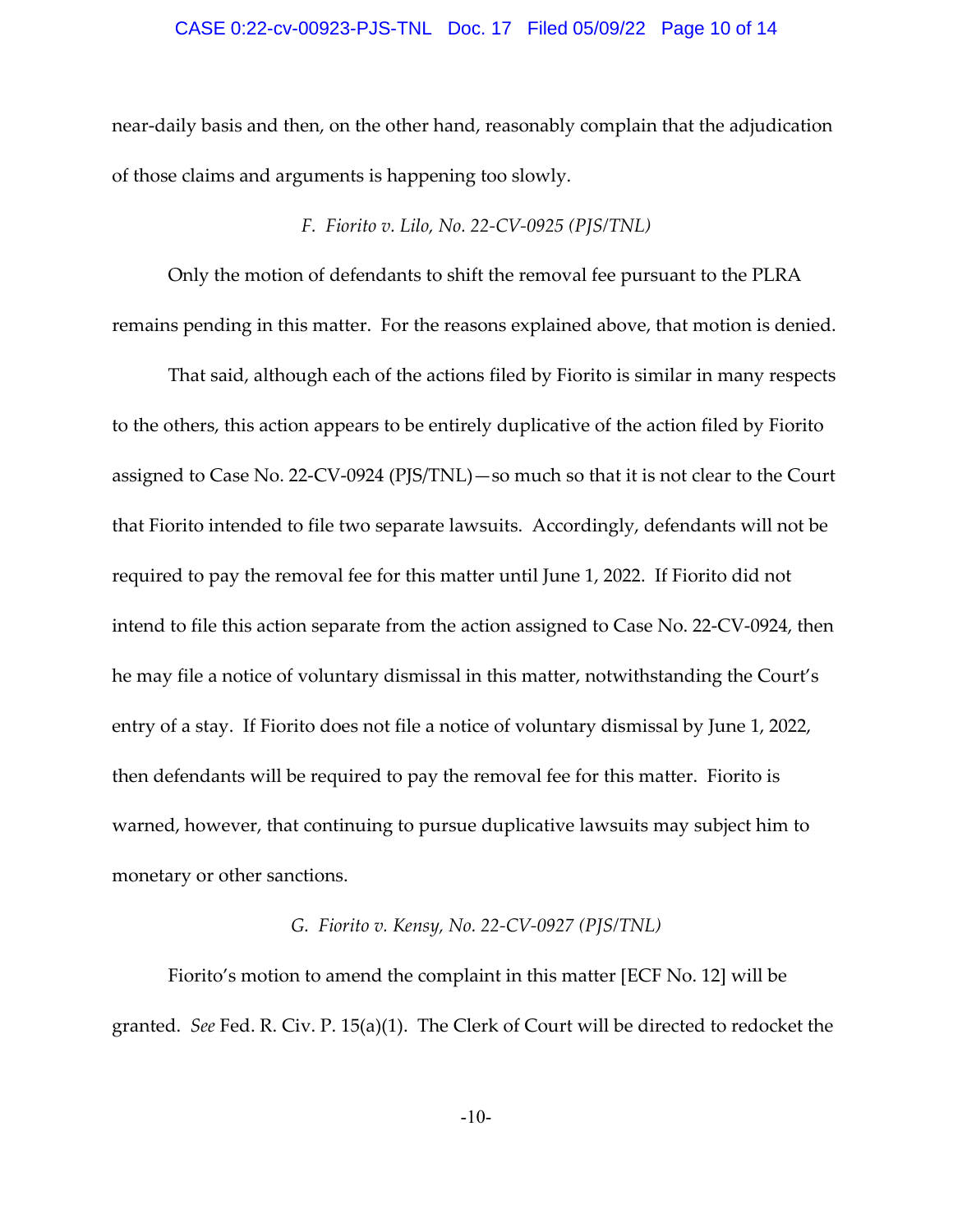proposed amended complaint [ECF No. 12‐1] as the amended complaint, which will become the operative pleading in this matter.

# ORDER

Based on the foregoing, and on all of the files, records, and proceedings herein, IT IS HEREBY ORDERED THAT:

- 1. These actions are STAYED until July 19, 2022. Any motion filed by any party without advance authorization of the Court during the pendency of the stay will be summarily denied.
- 2. In *Fiorito v. Fikes*, No. 22‐CV‐0749 (PJS/TNL):
	- a. The application to proceed *in forma pauperis* of Michael Fiorito [ECF No. 4] is GRANTED.
	- b. Fiorito's motion to adopt the application to proceed *in forma pauperis* from another matter [ECF No. 5] is DENIED AS MOOT.
- 3. In *Fiorito v. June*, No. 22‐CV‐0759 (PJS/TNL):
	- a. Fiorito's application to proceed *in forma pauperis* [ECF No. 2] is GRANTED.
	- b. Fiorito's motion to supplement [ECF No. 13] is DENIED.
- 4. In *Fiorito v. Thomas*, No. 22‐CV‐0797 (PJS/TNL):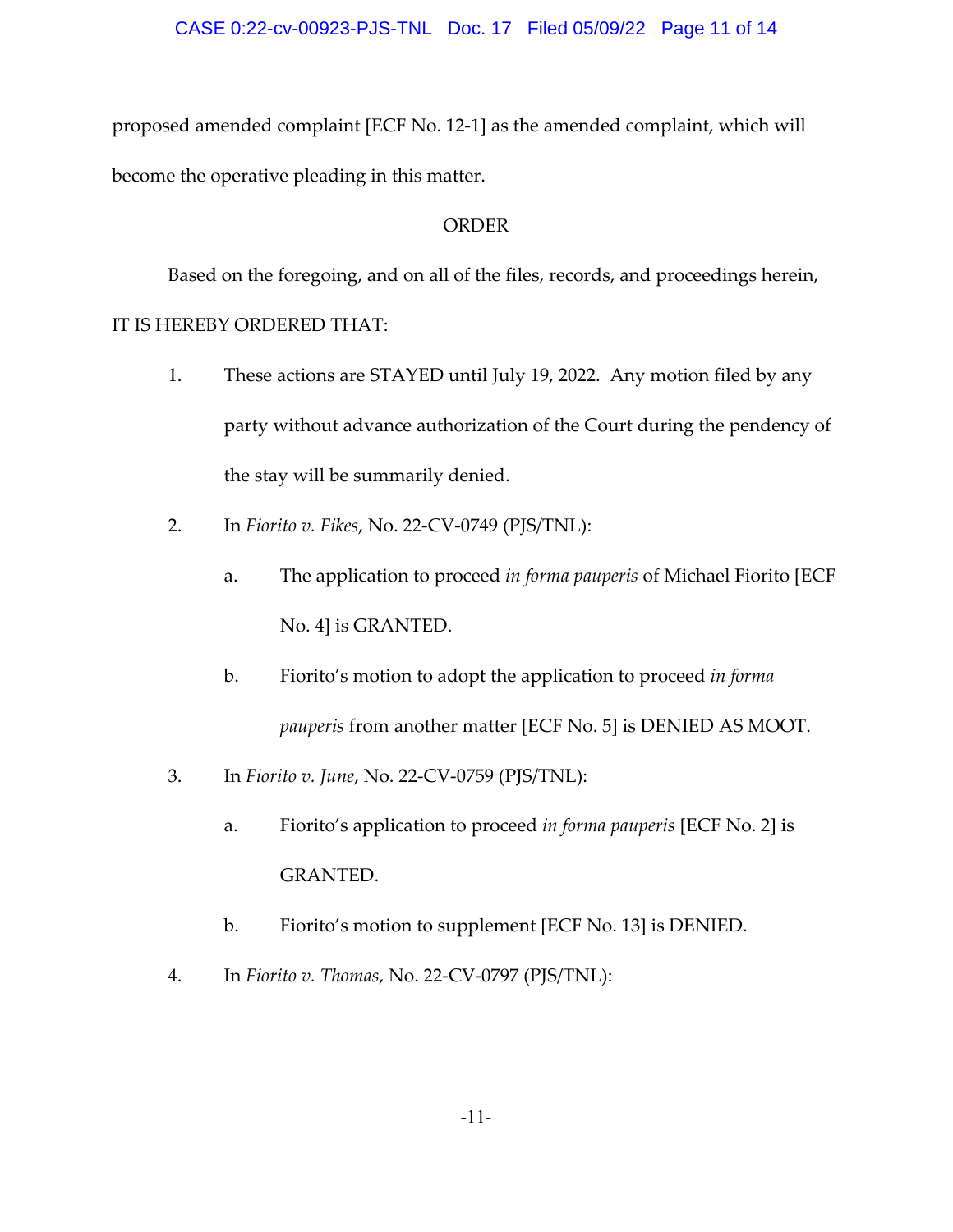- a. Fiorito's applications to proceed *in forma pauperis* [ECF Nos. 8 & 9] are GRANTED.
- b. Fiorito's motion to compel [ECF No. 11] is DENIED.
- 5. In *Fiorito v. Drummy*, No. 22‐CV‐0923 (PJS/TNL):
	- a. Fiorito's motion to remand [ECF No. 12] is DENIED.
	- b. Fiorito's motion to enforce default [ECF No. 11] is DENIED.
	- c. Fiorito's motion to dismiss for lack of jurisdiction [ECF No. 14] is DENIED.
	- d. Defendants' motion for miscellaneous relief [ECF No. 4] is DENIED. Defendants are directed to pay the removal fee within seven days of the date of this order.
- 6. In *Fiorito v. Lilo*, No. 22‐CV‐0924 (PJS/TNL):
	- a. Defendants' motion for miscellaneous relief [ECF No. 4] is DENIED. Defendants are directed to pay the removal fee within seven days of the date of this order.
	- b. Defendants must respond to Fiorito's motions for preliminary injunctive relief [ECF Nos. 13 & 14] by no later than July 19, 2022. Fiorito may submit a reply to that response by no later than August 9, 2022.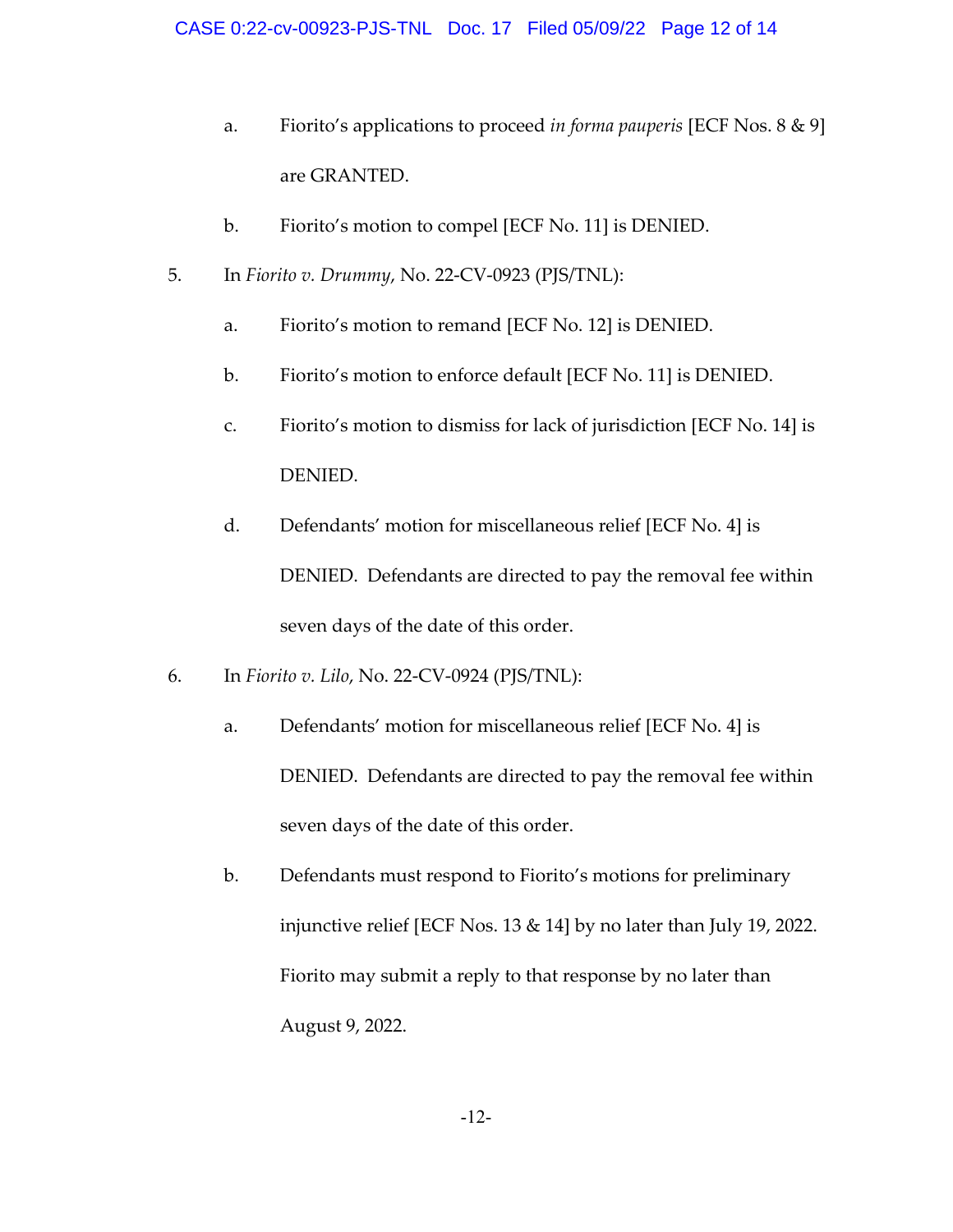- 7. In *Fiorito v. Lilo*, No. 22‐CV‐0925 (PJS/TNL):
	- a. Defendants' motion for miscellaneous relief [ECF No. 4] is DENIED.
	- b. Defendants must pay the removal fee for this matter by no later than June 1, 2022. No removal fee will be assessed should Fiorito file a notice of voluntary dismissal in this matter on or before June 1, 2022.
- 8. In *Fiorito v. Kensy*, No. 22‐CV‐0927 (PJS/TNL):
	- a. Fiorito's motion for leave to file an amended complaint [ECF No. 12] is GRANTED.
	- b. The Clerk of Court is directed to redocket the proposed amended complaint [ECF No. 12‐1] as an amended complaint. That document is now the operative pleading in this matter.
	- c. Defendants' motion for miscellaneous relief [ECF No. 4] is DENIED. Defendants are directed to pay the removal fee within seven days of the date of this order.
- 9. Respondents are directed to file an answer to Fiorito's petitions for a writ of habeas corpus by no later than July 19, 2022, certifying the true cause and proper duration of Fiorito's confinement and showing cause why the